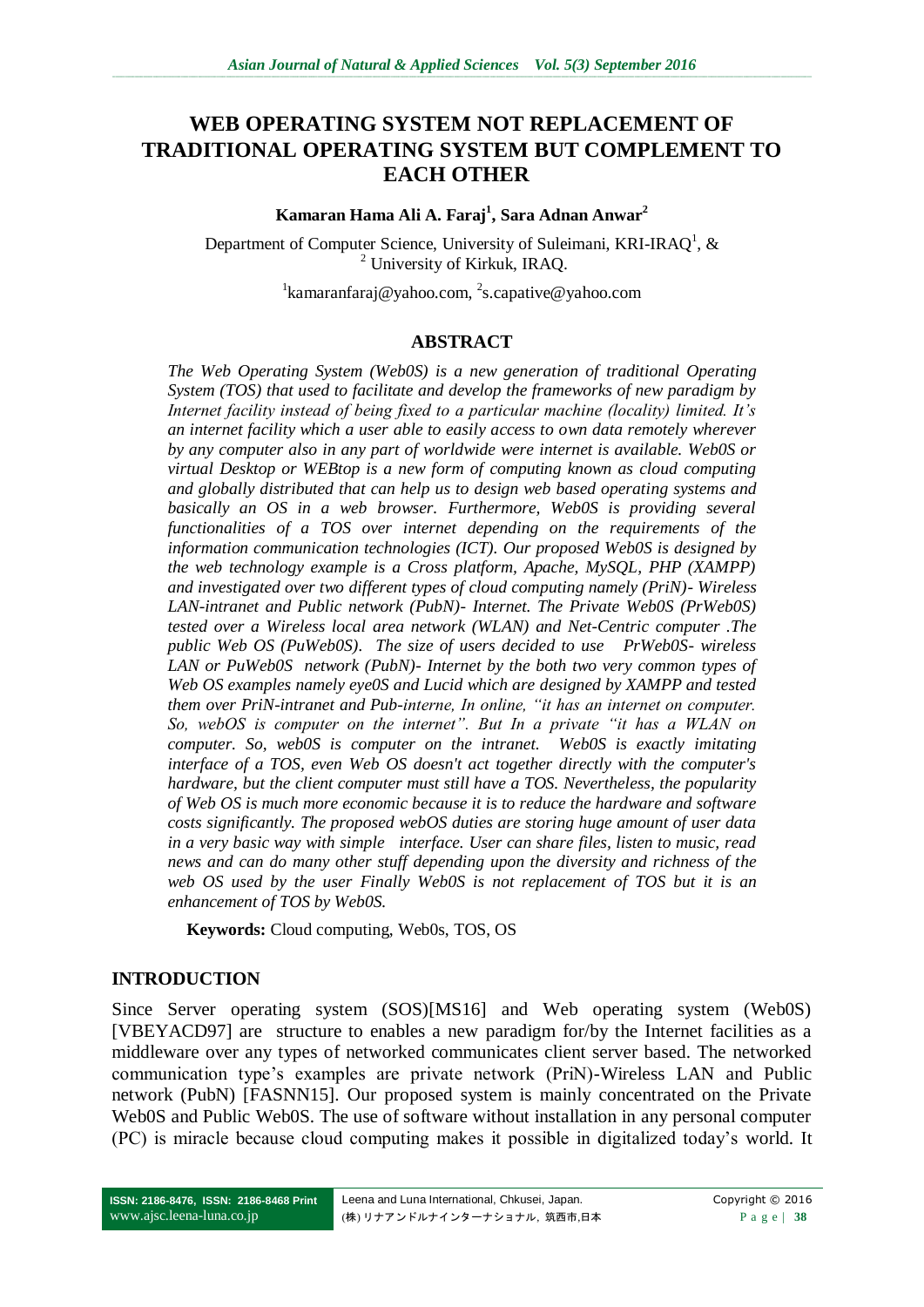saves the memory both primary and secondary in your computer because data is on centralized data center located outside your own place [JDY11], The attractive of Web0S is Instead of being fixed to a single location for example PC the services can dynamically organize responsibilities onto Internet computing resources-client. The term of Web0S is a software platform that interacts with the user through a web browser and does not depend on any particular [Sha13] traditional operating system (TOS). In everyday life, people must often rely on computer to sort out most of daily activities. It's impossible any computer work without software-TOS. The locally installed operating system in a single computer is called TOS; the weakness of TOS is due to its availability (i.e., it is limited locally, and doesn't have high level of availability is available on only one computer).

While the utilization of www and the Internet over networks were rapidly growing, the TOS become Web0S and its advantages of locality OS desktop Services can dynamically work onto Internet computing resources. Cloud computing [Son04] concept popularity is return to several factors which are:

- 1- Increasing of high-speed and better availability of Internet technologies; during the past few years.
- 2- In cloud computing users work with Web-based (Web0S) rather than local (TOS), storage and software

Web Operating System (WOS) is not a replacement of TOS [SSK15]. However TOS and WOS complement each other.It's impossible any computer work without OS. OS is a special kind of program that organizes and controls computer hardware and software. Operating systems interact directly with computer hardware and serve as a platform for other applications. Whether it's Windows, Linux, UNIX or MacOS, computer depends on its OS to function. But, A Web0S is a user interface (UI) that allows people to Access applications stored completely or in part on the Web [SSK15]. The OS of WOS that installed in server is a main, but the TOS that connect to WOS via internet is a secondary OS. Nowadays, the hot topic that rapidly grows and become very popular in the subject area of OS is a Web or WOS. The implementation of WOS is built on the Internet facility and distributed computing. The objective of this Web0S is to deliver the full benefit of the World Wide Web. The Web0S include mechanisms for persistent storage, remote process execution, client management, authentication and security [Tri14].

As the dependency on web services increases, the need to assess characteristics with quality of website (QoW) and success increases. Websites characteristics are importan. The expectation of our proposed system results tests will be very clear and show that there is a direct relation between the general dimension criteria for measurement evaluating are and QoW. The dimensions of the criteria are content quality, design quality, Organization quality, and user-friendly quality. These dimensions together with their comprehensive indicators and check list can be used by web designers and developers to create quality websites to improve the electronic service [HA11]. One of the Web0S type is Lucid Desktop (formerly known as the Psych Desktop) is built on a base of PHP5 and is a prosumer-oriented web desktop service. This desktop can be installed on to a web server like Eye0S, and is remarkably simple to use [Sha13]. Nevertheless, the eye0S is an open source web desktop following the cloud computing concept it is mainly written in PHP, HTML, and CSS. It acts as a platform for web applications written using the eye0S Toolkit. It includes a Desktop environment with applications and system utilities. It is accessible by portable devices via its mobile front end. The examples of portable devices for our proposed system front end are smart phone, iPad and mobile. The new contribution is to investigation for better performance between methods namely (PrWeb0S) - Wireless LAN and Public network (PuWeb0S). The ability of smart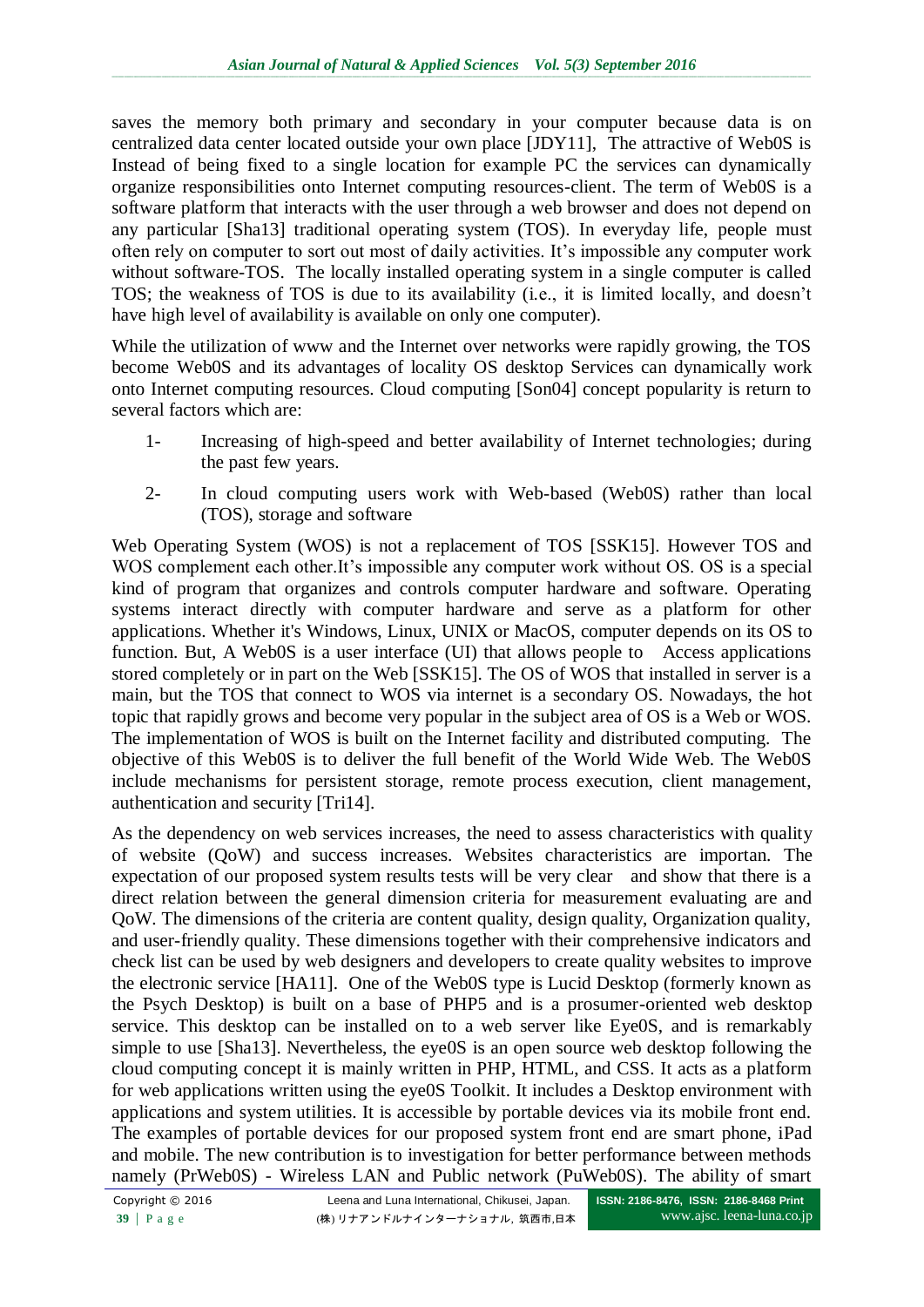phone PrWeb0S-wireless is much better than the smart phone PuWeb0S-Wireless (i.e. the results will be show in the following section namely Results). Generally both public and private Web0S are parts of cloud computing. The services provided by a public cloud are offered over the Internet and are owned and operated by a cloud provider. Some examples include services aimed at the general public, such as online photo storage services, e-mail services, or social networking sites and services for enterprises can also be offered in a public cloud. Nevertheless In a private cloud, the cloud infrastructure is operated solely for a specific organization, and is managed by the organization or a third party [The16]. The cloud has three forms of models: Software as a Service (SaaS), Platform as a Service (PaaS), and Infrastructure as a Service (IaaS). In SaaS, the user uses the collections of application running in the cloud. While in PaaS the user use the tools provided by the platform from classes libraries and other language supports. However, the user has control over the operating system and the application deployed in the IaaS with changing the Infrastructure components and configurations [Abu14]. Our proposed system consternate on IaaS type of Cloud computing because the operating system is a infrastructure and it's as same as OS. Web0S is mainly focused on enabling different kinds of phone calls, messaging services, settings and device information, multitasking, and synchronizing phone book data and other virtual resources [ST11]. Finally, the Web0S is one of cloud computing implementation [Tri14] and also its one of the most recent and hot computer science topic by ICT. Web0S is presented for cloud computing and it is potential assessed when compared with TOS and Web0S types for example; Eye0S and Lucid over private and public Web0S. The proposed system designed by Web technology XAMPP with the database backend-MYSQL, Middleware with PHP, and Frontend- Html.

## **METHODS OF WEB0S**:

Before Internet revolution [FASNN15], TOS were in the traditional style and TOS were in a very low stage if compared to innovative version of OS namely Web0S. The unavailability, poor Q0S and locality of TOS is return to the very primitive communication facilities. At that time the only way to install OS was traditionally and very limited (i.e. each computer 100% relay to own OS), however our proposed Web0S provide all the facilities and more UI is exactly similar to the traditional OS as a features of multitasking and multiuser methods. The users can use different application in a same time and it's a multitasking method that we conceder in our proposed system. The multitasking is running more application in a same time in a server-XAMPP. Both PrWeb0S and PuWeb0S are multiuser methods due to several of users can connected to Web0S server in a same time in different methods and different application. The Cloud users are an interface that is user-friendly more straightforward and more efficiency [CPWYCH12]. Nevertheless, the increasing use of high-speed Internet technologies, the concept of cloud computing has become more popular. Especially in this economy, cloud services can provide speed, efficiencies and cost savings. In cloud computing users are work with Web-based, rather than local, storage and software [KM13].The cost saving meaning is that the users not need to buy extra software and hardware.Web0S consists, resource control unit which processes user request and finally a remote resource control unit which manages requests passed from other nodes. The Figure (1) shows the three main components of WebOs.

There are three major components of Web0S which are:-

1- Graphical user interface (GUI): Provides an interface or a means by which the user interact with the system and it's divided into three parts, the profile editor, the resource editor and the request menu, resources are described through a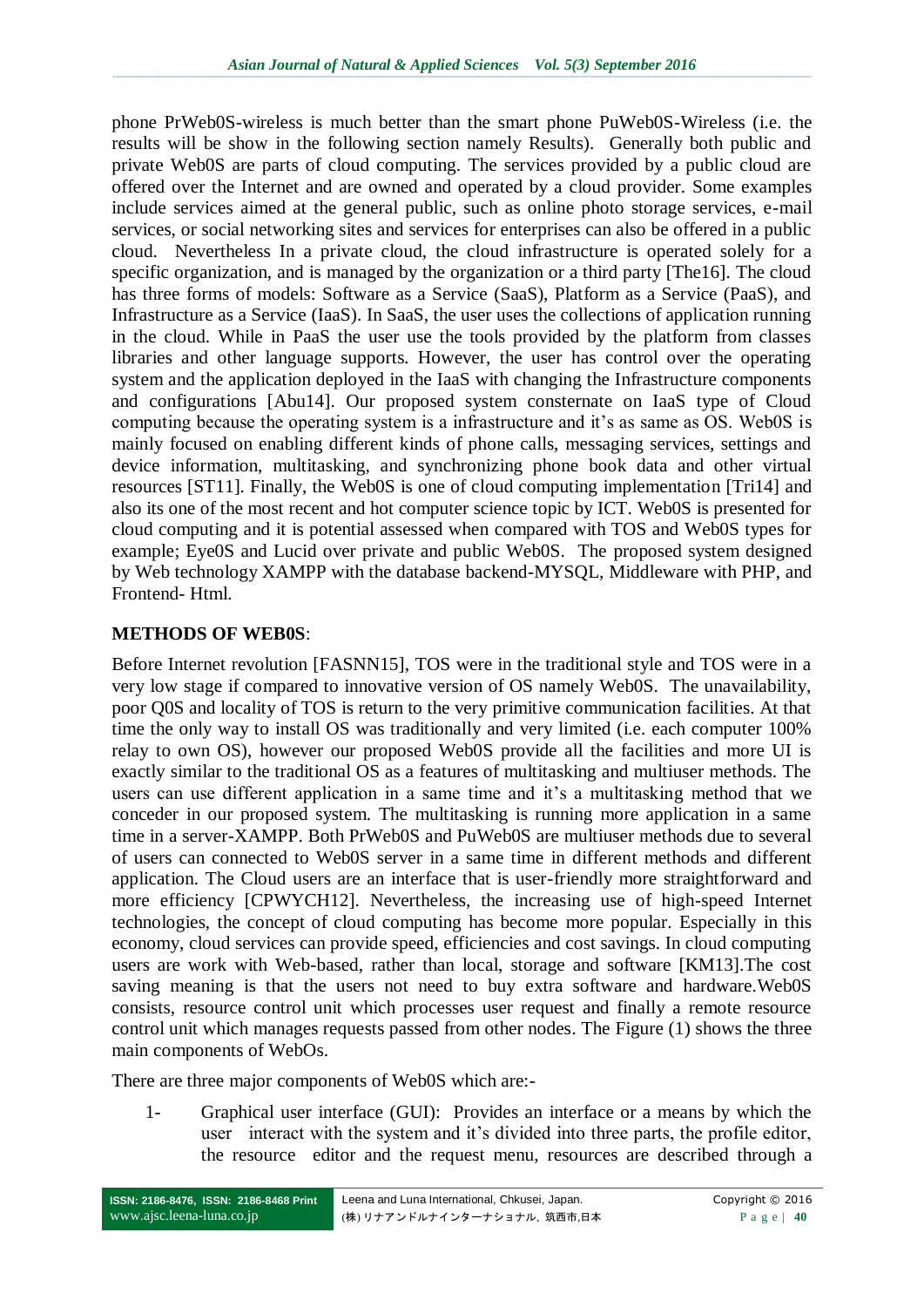profile .the profile editor helps the user to generated new profile of resources he wants to make available for other users .the resource editor provides means by which resources can be selected and used. The third part of the GUI, the request menu, provides an easy –to- use interface to resources of the Web0S Net [KA05].

- 2- Rresource control unit(RCU): Accepts service request from the user interface and contacts several known warehouse to find W0s node, where the requested service can be executed. the first thing that happens is that the local warehouse is contacted ,there other known warehouse in the W0sNet .if an answer is found the RCU asks for the service execution and returns the result to the user .after successful execution ,the local warehouse are update [KA05].
- 3- Remote resource control unit (RRC): Accepts service request from other W0s nodes and examines whether the execution is allowed or not, therefore the resource warehouse is successes .the RRCU transmits the answer to the clientside RCU, the service execution itself is also managed by the RRCU, which contacts the resource warehouse a second time to verify access rights. After that, the service is executed and the result is passed to the client – side RCU [KA05].



The Figure  $(1)$  shows the three main components of Web0S

## **TOS AND WEBOS**

Before Internet revolution, the traditional operating system (TOS) categories were in the traditional style; therefore the performances, quality of services and other factories were in a very low stage. The first known web-based operating system that provided a platform that enabled user to benefit from computational potential of the web. Web0S provided users with plenty of tools through using a virtual desktop using the notion of distributed computing by replicating its services between multiple interacting nodes to manipulate user requests. One of the hottest topics that emerged these days between the area of Internet and distrusted computing and the area of operating system is Web0s. The objective of Web0s is to deliver the full benefit of the World Wide Web(WWW).

The Web0s will support geographically distributed, highly available, incrementally scalable,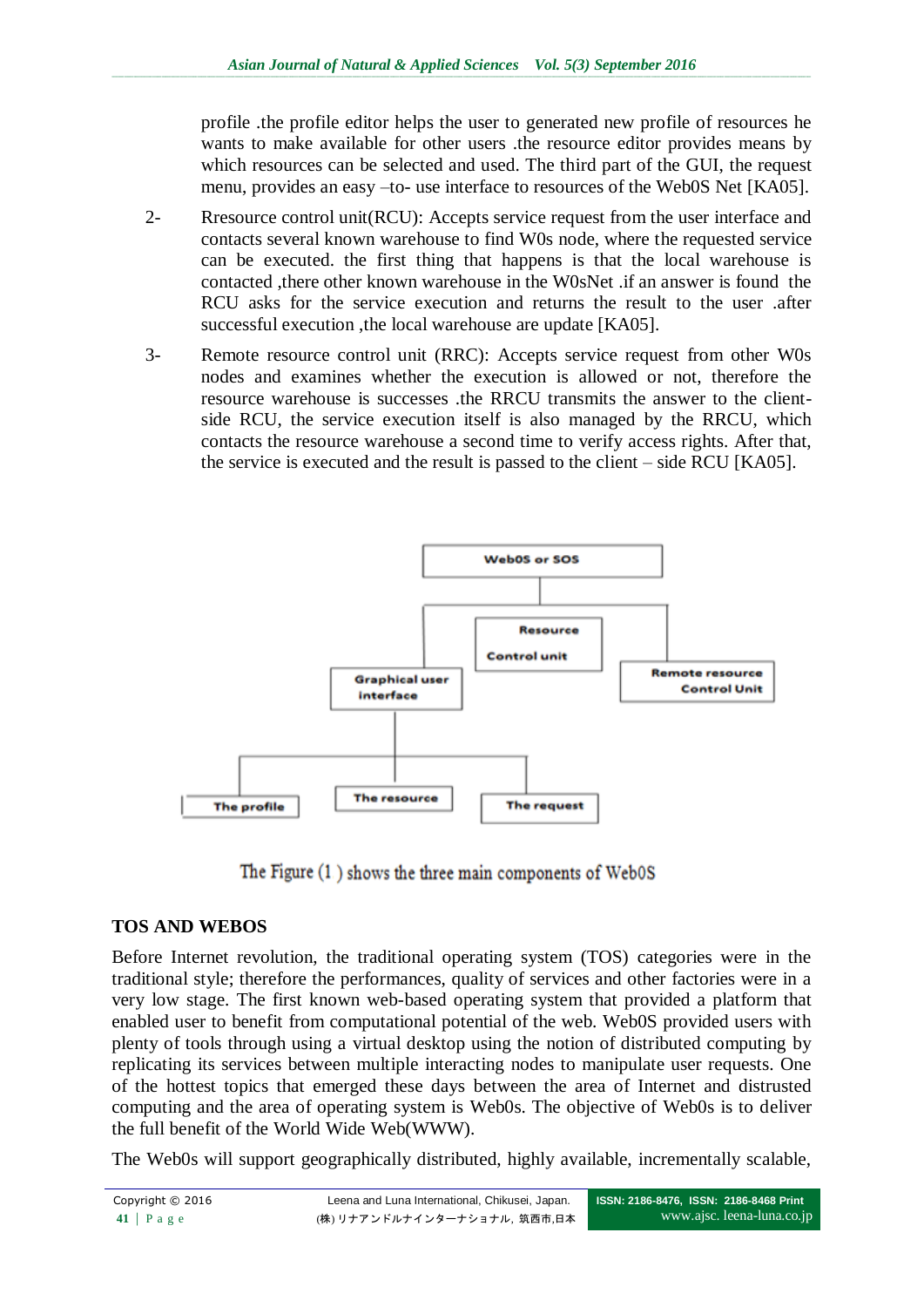and dynamically reconfiguring applications. Web0s will include mechanisms for resource discovery, resource collaboration, persistent storage, remote process execution, resource management, authentication and security [MS02]. As a results from the preview ideas any attempt to design one single OS offering a fixed set of resource management function will have difficulty adapting to technological innovation or to new demands .therefore , there is such are proposed in, a need for a Web0s, which would make available to all sites on the network , the resource available on that network or at least a reasonable subset thereof , to effect computation for which local resources are missing, these resources could be of many forms including processor speed, available memory or storage space , available operating systems or application , and so on [KPU97]. From our experience:

1) TOS is a platform for software and hardware or it's a program that act as in-between (i.e. users of computers and hardware's computer). However, the Web0s is a computer of the internet or an internet service through which a user can access to a computer data remotely anywhere, anytime, any computer, (any OS i.e. windows, Linux) as long as the internet facility is available.

2) input, output and memory allocation in TOS are directly executed by the hardware, but in Web0s the input, output and memory allocation are not depend on special hardware for executing (i.e. impossible to achieve any activity in online Web0S. The directly interact of TOS with computer hardware and serve as a platform for any other application, but web0s may be consider being similar to the user interface of TOS for example windows and Linux but it doesn't interacted with any computer hardware resources.

3) the originally of TOS is to develop and provide a set of common system service and switches between hardware, central processor unit (CPU), hard drive and peripherals; but Web0s referees a delivery of computer resources over the internet instead of keeping data on your on hard drive or updating application for your needs. Thus, No needs of Backup any more for Web0s.

4) Due to the globalized of web0S the CPU scheduling types are impossible, but they are very common and important in TOS. The types of CPU scheduling in TOS are first in first out (FIFO), first short job (FSJ) and round Rubin (RR) method.

5) Scheduler simulation waiting queue in TOS is very common and Figure (2) shows the scheduler simulation waiting queue in TOS. But it is no waiting queue in web0S especially in the private web0S as shown in Figure (2 A&B). There are more differences between TOS and Web0S. There are lots of compares between TOS and Web0s. The TOS is still very useful because it's impossible to achieve any activity without the TOS; thus the Web0s is not replacement of TOS but both is complementing each other's. All previews compares are show that the Web0s is much better than TOS but it's impossible to ignore the TOS. The old day Life without cloud computing: Traditional businesses (TBiz) by applications were very complex and costly. The amount and variety of hardware and software required to run them are daunting. You need a whole team of experts to install, configure, test, run, secure, and update them. When you multiply this effort across dozens or hundreds of applications, it's easy to see why the biggest companies with the best IT departments aren't getting the apps they need. Small and mid-sized businesses don't stand a chance [TB11]. In order to design any Web0s it is still necessary to rely on TOS. There should be more compare between Web0s and TOS but the most important for our proposed system evaluation is those compares that directly return to the OS (i.e. windows, Linux) and web (i.e. technologies, methods, middleware, web browser).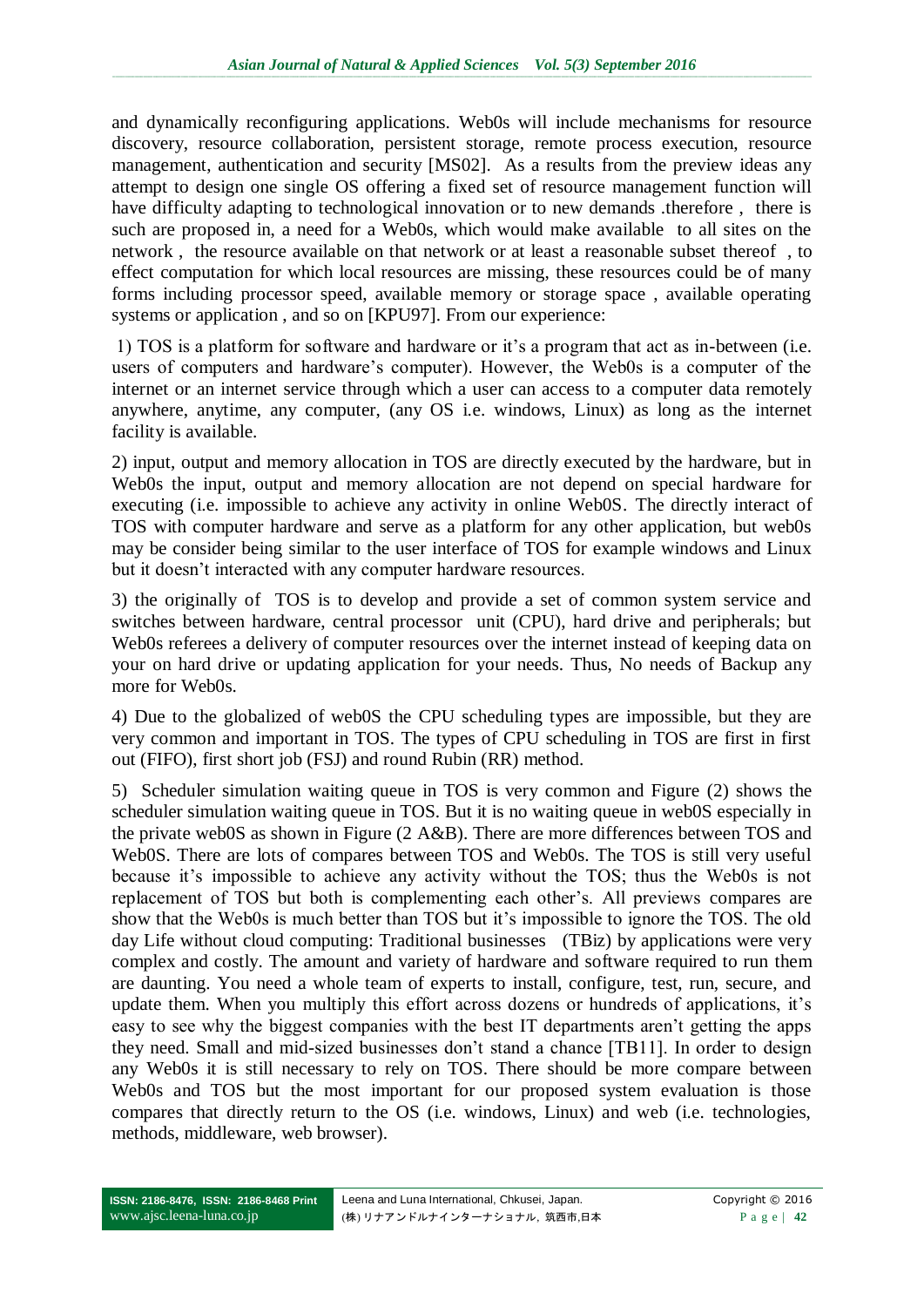

Figure (2.) Scheduler simulation waiting queue in TOS



# **RESULTS AND DISCUSSION**

As mentioned in the previews section, the Web0S over two different platforms namely Windows OS and Linux OS are tested by PHP Benchmark Scripts for the reason of finding total time and total executing time. The windows operating system: total time is 14.008 seconds and total executing time is 14.4.

Table1 show the Windows operating system PHP benchmark script test

Nonetheless the Linux operating system: total time is 3.08 seconds but total execute time is 3.6 seconds. Table 2 show the Linux operating system PHP benchmark script test. Finally, there are two different types of tests for each platform, the compare between them shows that Linux OS needs less time than the windows. Finally, the all outcomes from the system provide an excellent suggestion to become conscious that cooperation between three parts, namely internet, distributed computer system, and operating system makes Web0S enhanced because the Web0S is a perfect intermediate between three parts. Figure4 elucidate the improvement of election strategy.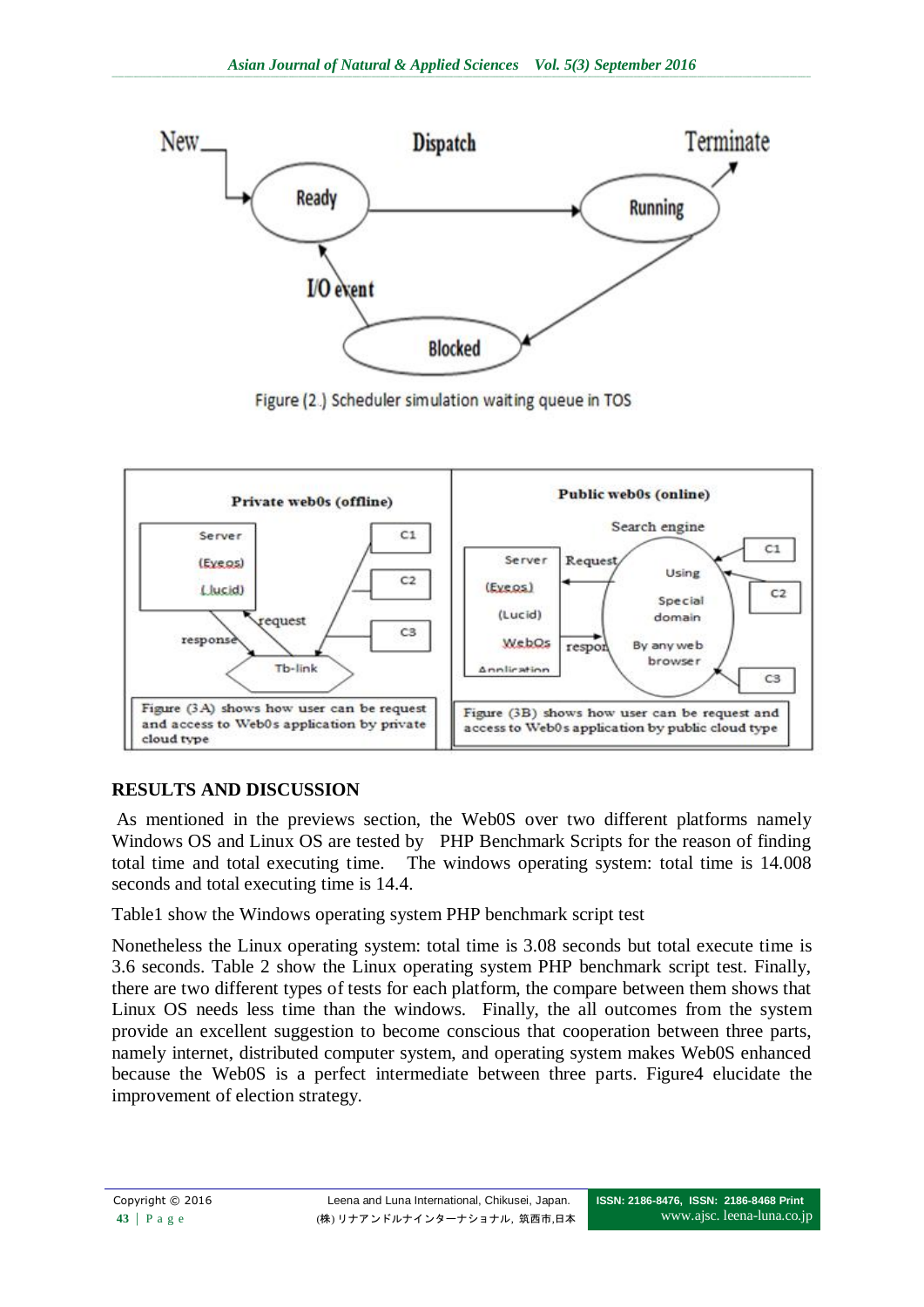

Figure 4 elucidate the improvement of election strategy

**Table 1. Showing the Windows operating system PHP benchmark script test**

```
PHP BENCHMARK SCRIPT
                             -----------
Start : 2016-08-15 10:58:28
Server : localhost@::1
PHP version : 5.4.31
Platform : WINNT
         --------------
test_math
                          : 3.717 sec.
test_stringmanipulation : 7.349 sec.<br>test_loops : 1.811 sec.
test
                           : 1.131 sec.
test_ifelse
      Total time:
           : 14.008 sec.
                 Total Execution Time: 0.23351335128148 Min
```
**Table 2. Showing the Linux operating system PHP benchmark script test**

```
PHP BENCHMARK SCRIPT
Start: 2016-08-1507:42:43
Server: sara.com
PHP yersion: 5.4.31
Platform: Linux
                 : 1.129 sec.
test_m.ath
test_stringmanipulation : 1.192 sec.
test_loops : 0.808 sec.
test_ifelse
                : 0.680 sec.
                    -------------
Total tim e: 3.809 sec.
Total Execution Time: 0.063516600926717
```
#### **CONCLUSION**

Since the Web0s designed by XAMPP and it is easy to handle and the designed proposed system make more attractive for computer users. The different operating systems are used as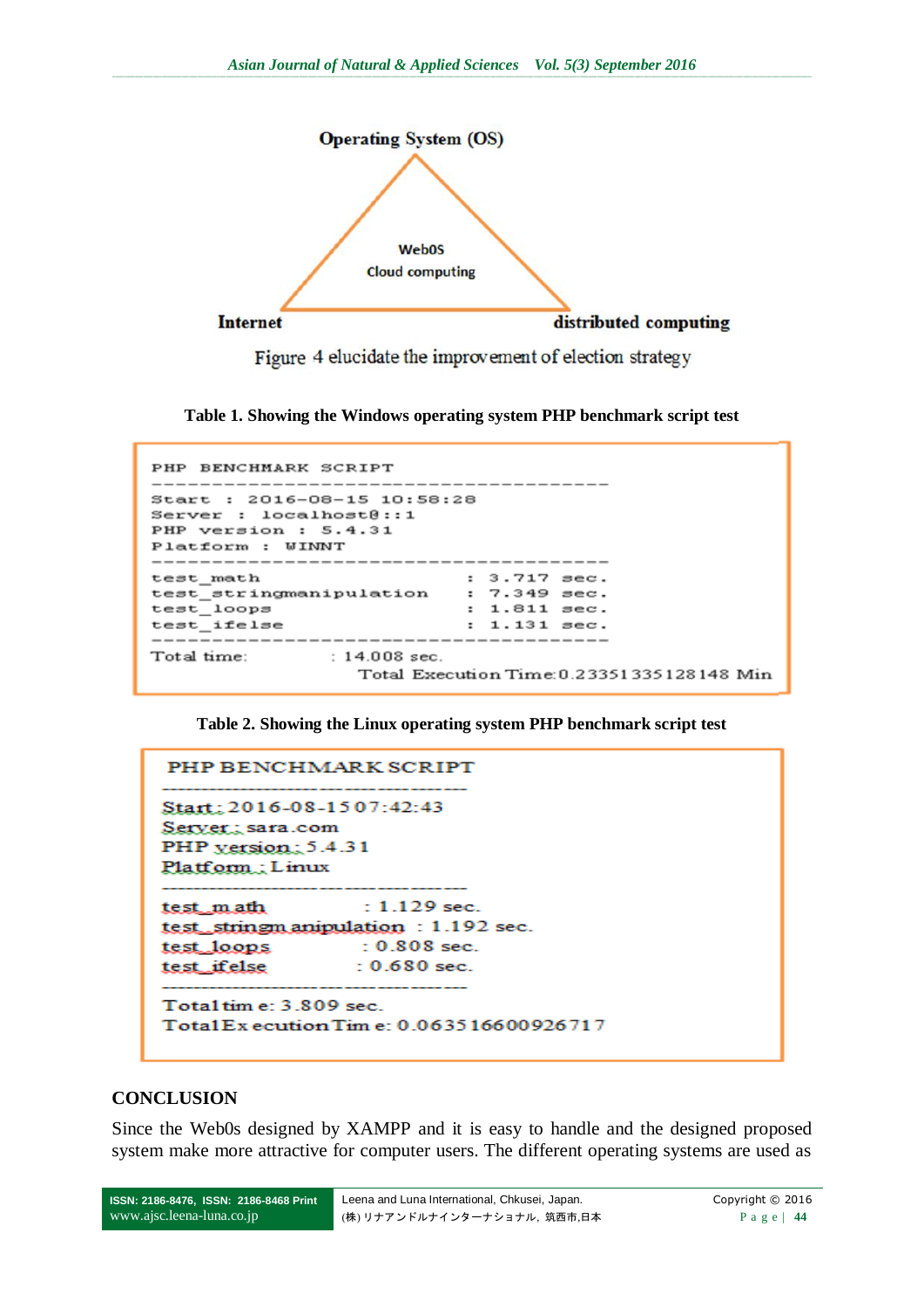a platform for our proposed Web0s. The best to handle is Linux operating system because it is saving time, money and effort . also Linux is much more secure than Windows

## **REFERENCES**

- [1]. [VBEYACD98] Vahdat, A., Belani, E., Eastham, P., Yoshikawa, C., Anderson, T., Culler, D., & Dahlin, M. (1998)." *WebOS: Operating System Services for Wide Area Applications",* Computer Science Department, University of Texas, Austin,
- [2]. [FASNN15] Faraj, K., Ahmad, T., Shareef, H., Najib, A., & Najeeb, G. (2015)." PRIVATE-WIRELESS LOCAL AREA NETWORK (WLAN) FOR STUDENT FEEDBACK SYSTEM", *International Journal of Technical Research andApplications*, India,
- [3]. [JDY01] Jain, M., Danish, M., & Yadav, H. (2011). " CLOUD COMPUTING AND ONLINE OPERATING SYSTEM*". International Journal of Computer Technology and Applications,* India,
- [4]. [Sha13] Sharma, R. (2013). *"Applications of Web based Operating System"* Department of Computer Science NITK, Surathkal, India,
- [5]. [Son04] Soni, V. (2004).*Kluwer Academic Publishers,* Berlin/ Dordrecht, springer, NL
- [6]. [SSK15] Sachdeva, R., Sharma, P., & Kataria, N. "*Web Operating System Impediments"*, AP, Dept. of Computer Science, Dev Samaj College for Women, Ferozepur City, India
- [7]. [HA11] Hasan, L., & Abuelrub, E. (2011). "Assessing the quality of web sites", Department of Management Information Systems, Zarqa Private University, Jordan ,.
- [8]. [The16] Therrien, D. (2016). "*Fact Sheet Cloud Computing"*, Office of the Privacy Commissioner of Canada, May
- [9]. [Abu14] Abusaimeh, H. (2014).*" Cloud Web-Based Operating System (Cloud Web Os)"*, Department of Computer Science, Faculty of Information Technology, Applied Science University, Amman, Jordan,.
- [10]. [ST11] Steen, H., & Tiger, (2011). "*Web Operating System for Modern Smartphones",* Master of Science Thesis, Chalmers University Of Technology, Göteborg, Sweden, June.
- [11]. [Tri14] Tripathi, A. (2014 "*Web Operating Systems", Amity School of Engineering and Technology*, Amity University, Noida, India.
- [12]. [CPWYCH12] Chen, H., Pan, .Wu, Y. C., Yu, H., Cheng, K., &Huang, W. (2012). *Ezilla Fast Deployment Cloud Toolkit with Network Infrastructure Service",* National Center for High-Performance Computing Taichung, Taiwan,
- [13]. [KA05] Kofahi, N., &Al-Taani, A. (2005). *Web Operating System and Computing on the Web"*, Department of Computer Science, Yarmouk Universityof, Irbis, Jordan,
- [14]. [Kro02] Kroph, P. (2000). "*OVERVIEW OF THE WOS PROJECT",* Departement d'informatique´ Universit´e Laval Sainte-Foy (Quebec) Canada G1K 7P4,
- [15]. [UK00] Unger, H., & Kroph, P. (2000)." *OVERVIEW ABOUT THE RESOURCE SCHEDULING IN THE WEB OPERATING SYSTEM (WOS™)",* FB Informatik, Universität Rostock, Canada,